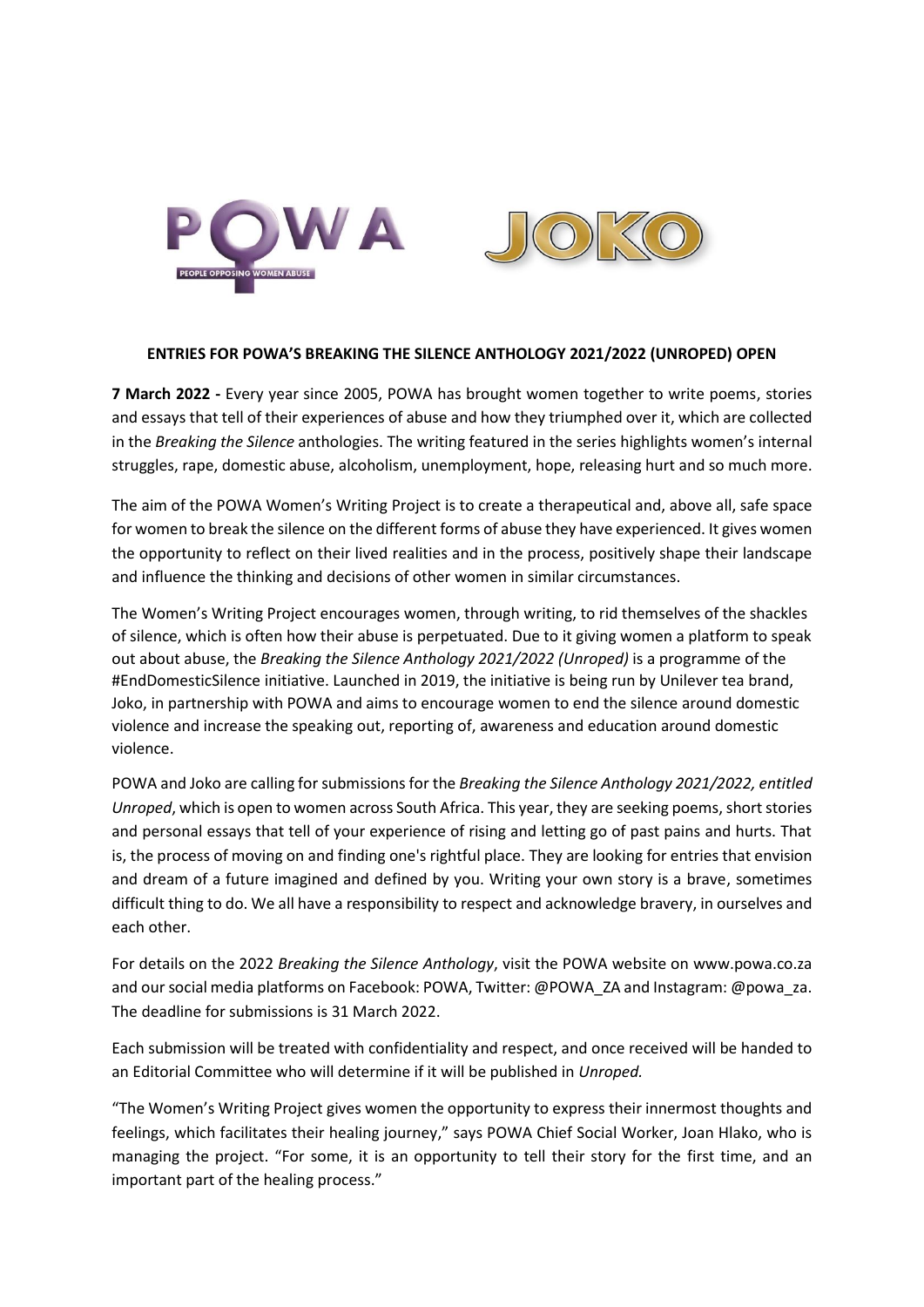Writing is indeed an effective way to promote healing. As author, Ellen Bass, has said: "So often survivors of abuse have had their experiences denied, trivialized, or distorted. Writing is an important avenue for healing because it gives you the opportunity to define your own reality."

Some have achieved their life-long dream of becoming published writers through the project, while others have been identified to perform their poems on many platforms, including international conferences.

**For more information on the Women's Writing Project, visit: www.powa.co.za. If you have any enquiries, you can email Joan Hlako at [joan@powa.co.za](mailto:joan@powa.co.za) or Patricia Naha at [patricia@powa.co.za.](mailto:patricia@powa.co.za) The deadline for submissions is 31 March 2022.** 

**Issued by:** 

Thandiwe McCloy

Communications Manager – POWA

**Contact Number:** 083 696 6597

**Email**[: thandiwe@powa.co.za](mailto:thandiwe@powa.co.za)

## **ENDS**

## **ABOUT POWA**

POWA is a feminist, non-profit organisation that was established in 1979. Its vision is a safe and equal society intolerant of all forms of violence against women and girls in all our diversity, where we are treated with respect and dignity and our rights are promoted.

POWA provides advocacy, skills development opportunities, counselling, sheltering and legal services to gender-based violence survivors.

Our work is rooted in the belief that change can only be effective when women's lives are directly improved through our interventions. POWA also believes that there is no single route to change, and so constantly seek new and creative approaches in our programming to achieve the change we seek.

## **ABOUT JOKO AND #ENDDOMESTICSILENCE**

With the scourge of domestic violence against women in South Africa, JOKO has decided to play its part in helping women of strength in these abusive relationships by helping create safe spaces for women to be heard. #EndDomesticSilence is an initiative in partnership with POWA (People Opposing Women Abuse) to make a significant impact towards ending the silence surrounding domestic violence because tea and conversations go together.

JOKO's social mission is to leverage the strength of JOKO tea to harness the power of conversations to help reduce domestic violence and the stigma faced by survivors. It aims to do this through the #EndDomesticSilence initiative by harnessing both the strength of South African women and the